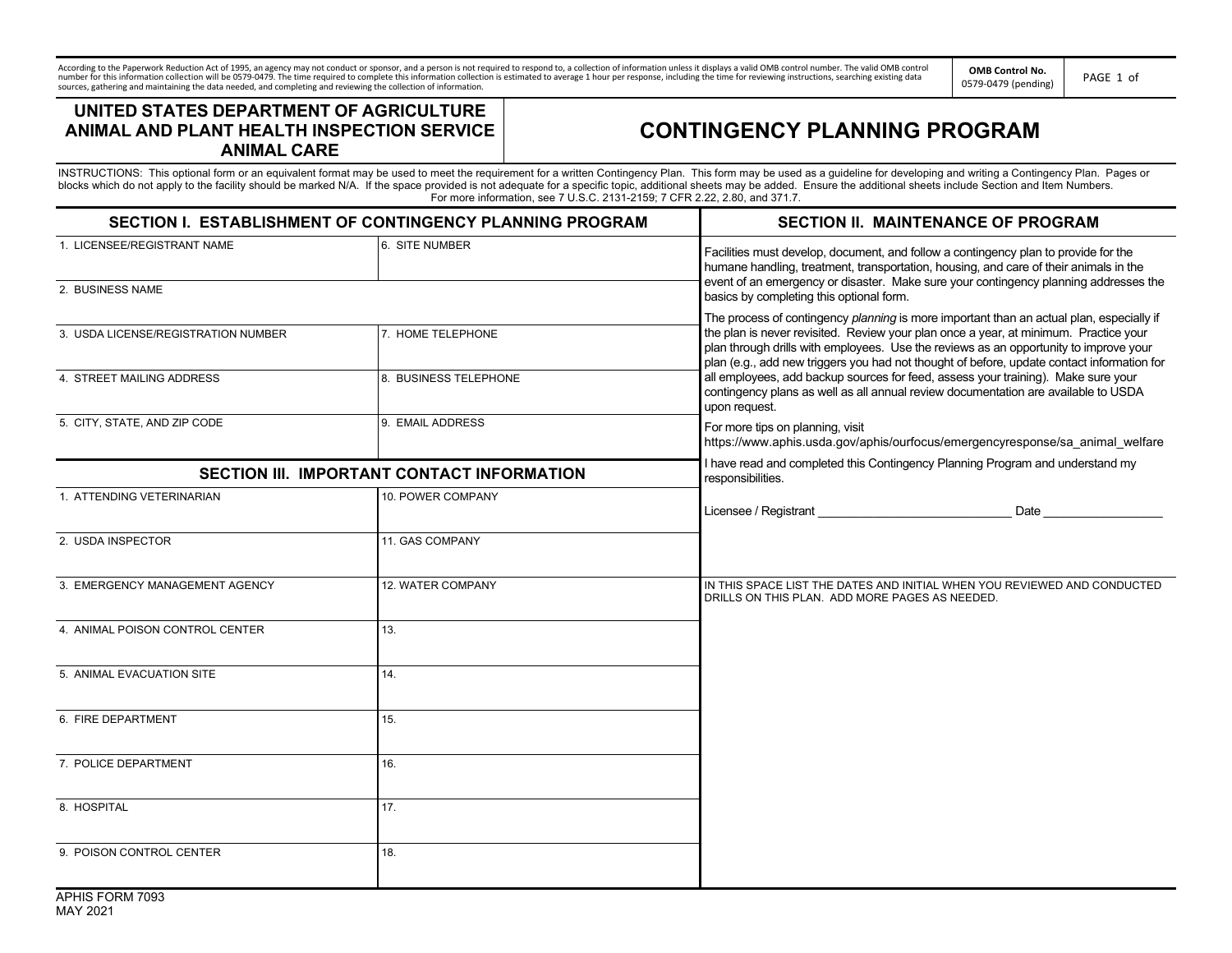## **SECTION IV. SITUATIONS THAT WOULD TRIGGER YOUR CONTINGENCY PLAN** *(Add more pages as needed.)*

| What are common risks to your animals? What types of<br>hazards have you experienced in the past at your facility? | List other hazards and provide details below. |
|--------------------------------------------------------------------------------------------------------------------|-----------------------------------------------|
| Here are some examples.                                                                                            |                                               |
| $\Box$ Electrical outages                                                                                          |                                               |
| Faulty HVAC systems                                                                                                |                                               |
| $\Box$ Fires                                                                                                       |                                               |
| $\Box$ Animal escapes                                                                                              |                                               |
| $\Box$ Feed and water supply disruptions                                                                           |                                               |
| $\Box$ Road closures                                                                                               |                                               |
| $\Box$ Natural disasters such as                                                                                   |                                               |
|                                                                                                                    |                                               |
|                                                                                                                    |                                               |
|                                                                                                                    |                                               |
|                                                                                                                    |                                               |
|                                                                                                                    |                                               |
|                                                                                                                    |                                               |
|                                                                                                                    |                                               |
| $\Box$ Other situations:                                                                                           |                                               |
|                                                                                                                    |                                               |
|                                                                                                                    |                                               |
|                                                                                                                    |                                               |
|                                                                                                                    |                                               |
|                                                                                                                    |                                               |
|                                                                                                                    |                                               |
|                                                                                                                    |                                               |
|                                                                                                                    |                                               |
|                                                                                                                    |                                               |
|                                                                                                                    |                                               |
|                                                                                                                    |                                               |
|                                                                                                                    |                                               |